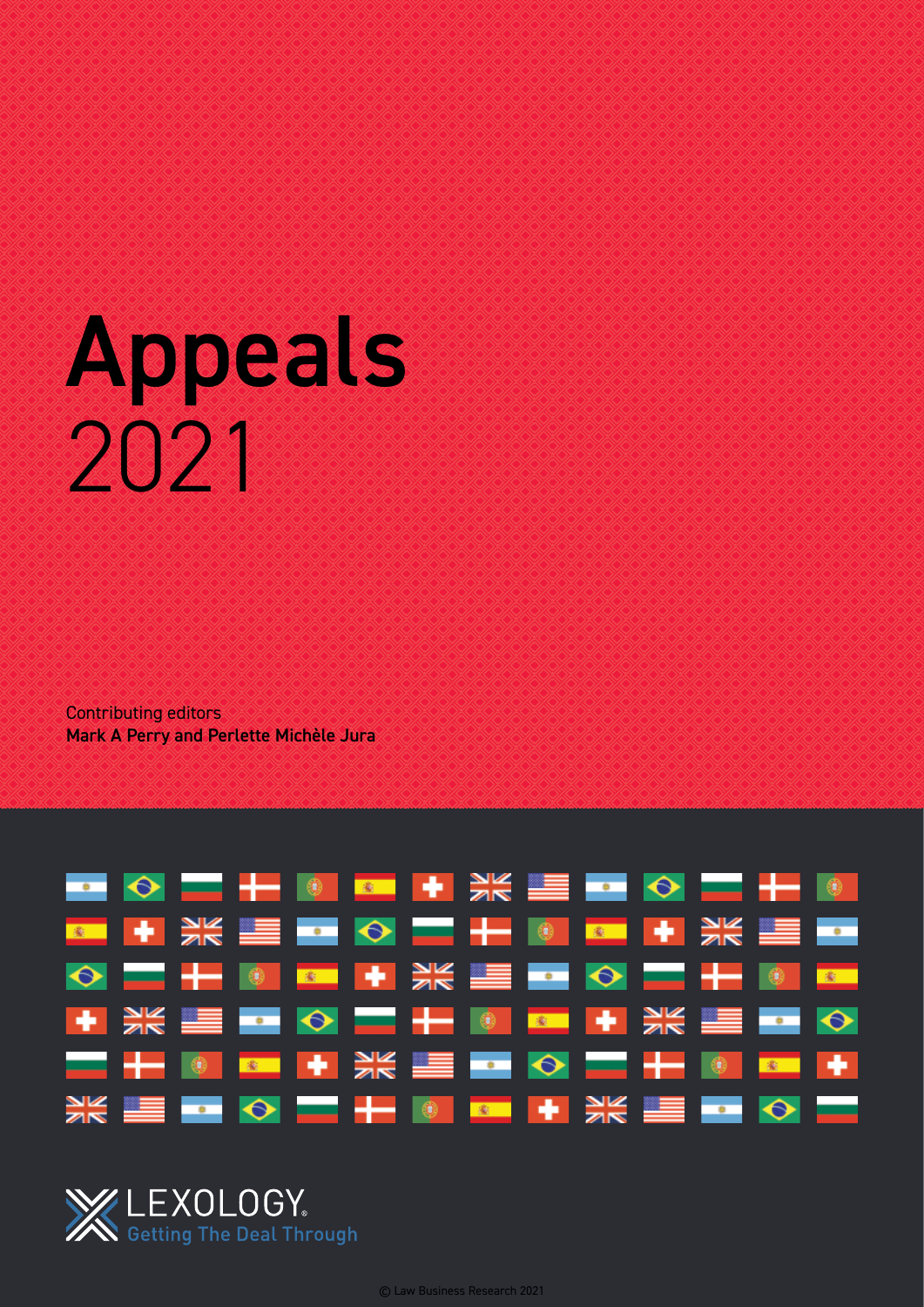#### Publisher Tom Barnes tom.barnes@lbresearch.com

**Subscriptions** Claire Bagnall claire.bagnall@lbresearch.com

#### Senior business development manager Adam Sargent

adam.sargent@gettingthedealthrough.com

#### Published by

Law Business Research Ltd Meridian House, 34-35 Farringdon Street London, EC4A 4HL, UK

The information provided in this publication is general and may not apply in a specific situation. Legal advice should always be sought before taking any legal action based on the information provided. This information is not intended to create, nor does receipt of it constitute, a lawyer– client relationship. The publishers and authors accept no responsibility for any acts or omissions contained herein. The information provided was verified between March and April 2021. Be advised that this is a developing area.

© Law Business Research Ltd 2021 No photocopying without a CLA licence. First published 2017 Fifth edition ISBN 978-1-83862-623-5

Printed and distributed by Encompass Print Solutions Tel: 0844 2480 112



## **Appeals** 2021

Contributing editors Mark A Perry and Perlette Michèle Jura Gibson, Dunn & Crutcher LLP

Lexology Getting The Deal Through is delighted to publish the fifth edition of *Appeals*, which is available in print and online at www.lexology.com/gtdt.

Lexology Getting The Deal Through provides international expert analysis in key areas of law, practice and regulation for corporate counsel, cross-border legal practitioners, and company directors and officers.

Throughout this edition, and following the unique Lexology Getting The Deal Through format, the same key questions are answered by leading practitioners in each of the jurisdictions featured.

Lexology Getting The Deal Through titles are published annually in print. Please ensure you are referring to the latest edition or to the online version at www.lexology.com/gtdt.

Every effort has been made to cover all matters of concern to readers. However, specific legal advice should always be sought from experienced local advisers.

Lexology Getting The Deal Through gratefully acknowledges the efforts of all the contributors to this volume, who were chosen for their recognised expertise. We also extend special thanks to the contributing editors, Mark A Perry and Perlette Michèle Jura of Gibson, Dunn & Crutcher LLP, for their continued assistance with this volume.



London April 2021

Reproduced with permission from Law Business Research Ltd This article was first published in May 2021 For further information please contact editorial@gettingthedealthrough.com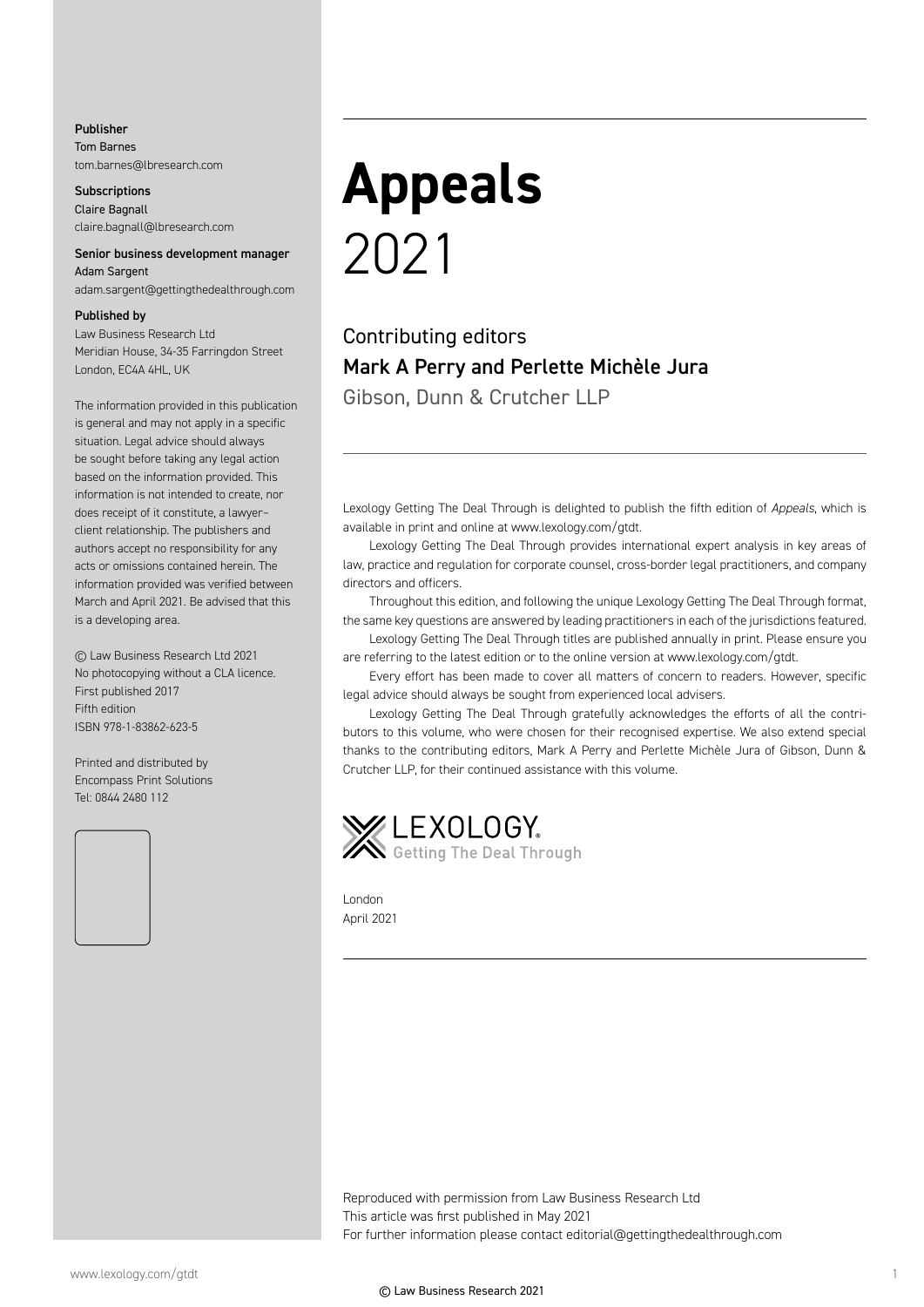### **Contents**

#### **Global overview 3**

Mark A Perry and Perlette Michèle Jura Gibson, Dunn & Crutcher LLP

#### **Argentina 4**

Pablo A Alonso and L Santiago Soria Marval O'Farrell Mairal

#### **Brazil 10**

Diógenes Gonçalves, Lucas Pinto Simão, Priscilla Martins de Freitas and Fernando Vieira D Almeida Budeu Pinheiro Neto Advogados

#### **Bulgaria 16**

Vania Todorova Stoeva Tchompalov & Znepolski

#### **Denmark 21**

Dan Terkildsen and Emil Hald Winstrøm Lundgrens

| <b>Portugal</b>                                                                           | 77 |
|-------------------------------------------------------------------------------------------|----|
| Fernando Aquilar de Carvalho and Luís Bertolo Rosa<br>Uría Menéndez - Proença de Carvalho |    |
| <b>Spain</b>                                                                              | 33 |
| Angel Pérez Pardo de Vera and Francisco Javier Rodríguez Ramos<br>Uría Menéndez           |    |
| <b>Switzerland</b>                                                                        | 39 |
| Nicolas Bracher and Florian Wegmann<br>Wenger & Vieli Ltd                                 |    |
| <b>United Kingdom</b>                                                                     | 46 |
| Daniel Barnett, Doug Watson and Patrick Doris<br>Gibson Dunn & Crutcher LLP               |    |
| <b>United States</b>                                                                      | 52 |
| Mark A Perry and Perlette Michèle Jura                                                    |    |

Gibson Dunn & Crutcher LLP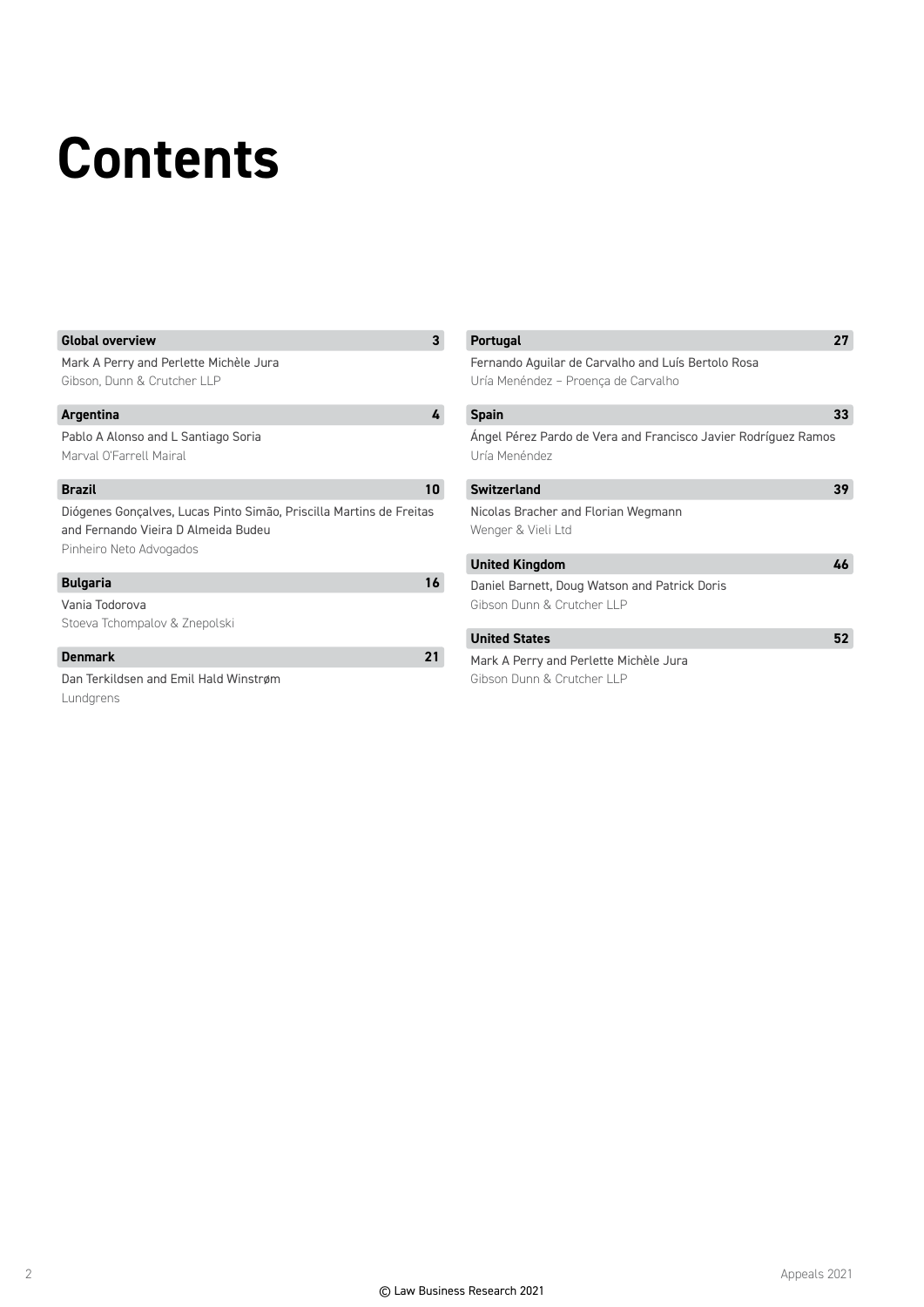## **Spain**

#### Ángel Pérez Pardo de Vera and Francisco Javier Rodríguez Ramos

Uría Menéndez

#### **JURISDICTION**

#### **Court system**

1 | Outline and explain the general structure of your country's court system as it relates to the commercial appellate process.

The Spanish court system is formed of five subject-matter jurisdictions:

- civil (including commercial);
- criminal;
- administrative;
- labour; and
- military.

Territorially, the judicial system is divided into judicial districts (covering one or more municipalities), provinces and autonomous regions. Civil courts have jurisdiction over contractual claims, tort law and, in general, any matter that does not fall under other areas of law. Every provincial capital (as well as other large Spanish cities) also has specialised commercial courts that hear claims relating to:

- insolvency of companies and businesspersons;
- unfair competition;
- antitrust;
- industrial property;
- intellectual property and advertising matters;
- corporate law;
- international or national transport regulations;
- maritime law;
- collective actions regarding general contracting conditions; and
- appeals against specific decisions issued by the Directorate-General for Registries and Notaries.

If a judicial district lacks a specialised commercial court, the courts of first instance will have jurisdiction over the corresponding matters.

Appeals against final rulings handed down by courts of first instance or commercial courts are heard by the civil chamber of the relevant provincial court. In certain cases, the provincial court's decision may be appealed to the civil chamber of the Supreme Court (the Supreme Court has jurisdiction over all Spanish territory) or before the high court of justice of the corresponding autonomous region when the grounds for appeal are based on a breach of civil, regional or special law of that autonomous region.

#### **Civil matters**

#### 2  $\vert$  Are there appellate courts that hear only civil matters?

Provincial courts hear civil and commercial matters. Specific chambers of the provincial courts are specialised in commercial matters (for example, the 28th chamber of the Provincial Court of Madrid and the 15th chamber of the Provincial Court of Barcelona conduct appeals against decisions of commercial trial courts). The city of Alicante has a special commercial court with jurisdiction over all Spanish territory and is specialised in resolving claims lodged in relation to European Community trademarks and Community drawings and models. Decisions handed down by this specialised court are subject to appeal to a specialised chamber of Alicante's provincial court, known as the Community Trademark Court. Second-level appeals on civil and commercial law are heard by the civil chamber of the Supreme Court.

#### **Appeals from administrative tribunals**

 $3$  Are appeals from administrative tribunals handled in the same way as appeals from trial courts?

Administrative appeals are governed by their own regulations with their own particularities in terms of procedural requirements, deadlines, production and admission of evidence and the provisional enforcement of judgments. In administrative law, contentious-administrative courts are the equivalent of civil courts of first instance. They hear, among others, cases related to resolutions of public authorities or their failure to act, the financial liability of public authorities, as well as challenges against general provisions ranking lower than law or legislative decrees. Decisions handed down by contentious-administrative courts may be appealed to the high court of justice of the corresponding autonomous region. Under certain circumstances, judgments of a high court of justice can be appealed to the Supreme Court.

#### **Representation before appellate courts**

 $4$  | Is there a separate appellate bar or other requirement for attorneys to be admitted before appellate courts?

Any lawyer qualified to appear before the courts (attorneys are required to complete a specific postgraduate programme, pass an entrance examination and be members of the bar association) can lodge appeals.

#### **Multiple jurisdictions**

 $5$  | If separate jurisdictions exist for particular territorial subdivisions or subject matters, explain their main differences as to commercial appeals.

There are no separate jurisdictions for particular territorial subdivisions. The Spanish court system is structured according to subject-matter jurisdictions. Each jurisdiction – civil (including commercial), criminal, administrative, labour and military – has its own regulations regarding appeals.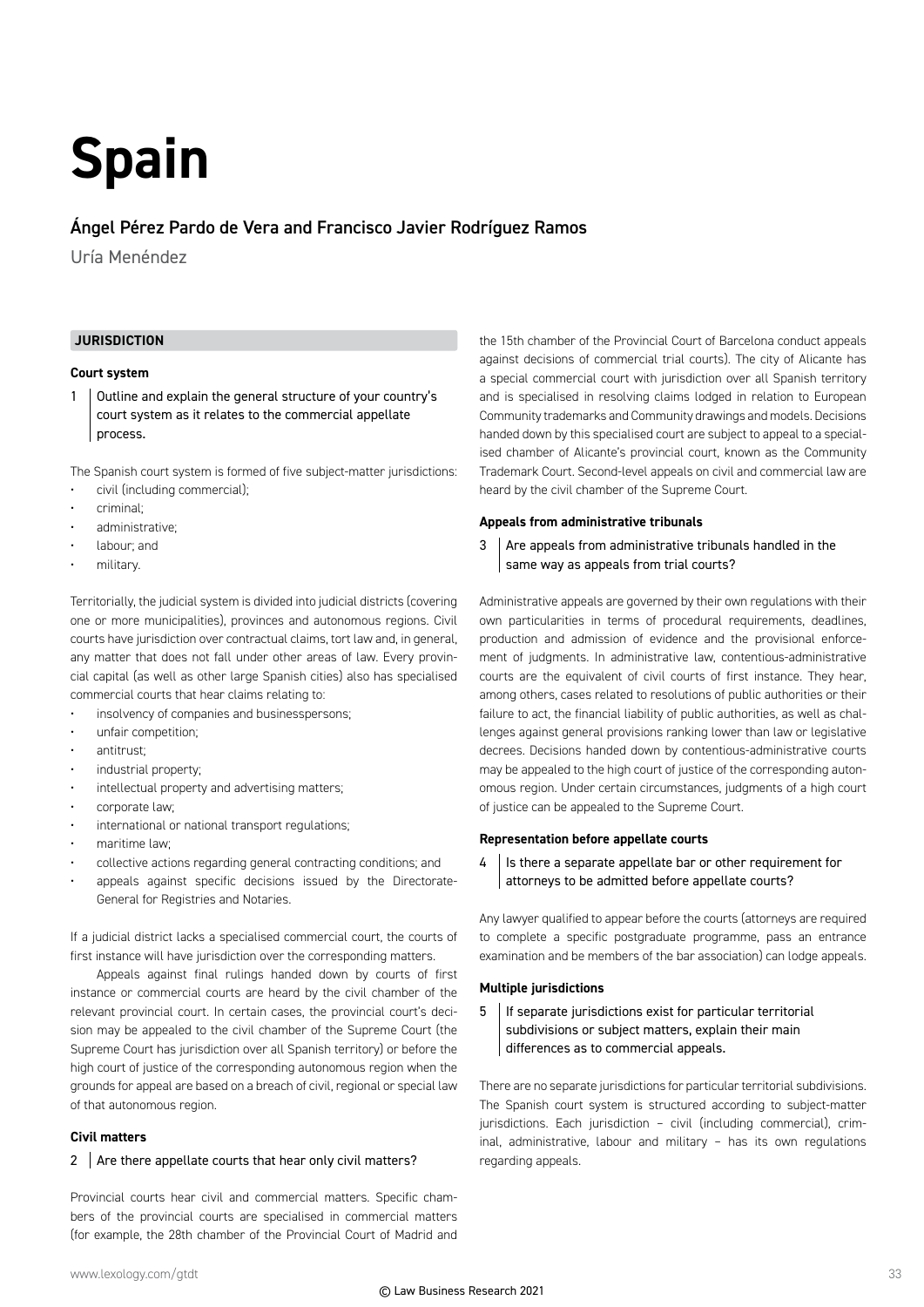#### **BRINGING AN APPEAL**

#### **Deadlines**

#### 6 What are the deadlines for filing an appeal in a commercial matter?

Appeals against first and second instance final rulings must be lodged within 20 working days of the notification of the appealed decision. Other appeals against interlocutory decisions handed down by judges, tribunals or court registrars must be lodged within a shorter term of five working days as of the notification.

#### **Procedural steps**

#### $7$  What are the key steps a litigant must take to commence an appeal?

In general, apart from the payment of a bond, there is no procedural requirement prior to lodging the appeal (there are some specific requirements in the case of appeals against final rulings in proceedings of a special nature). The appeal itself and the opposition submitted by the appellee are filed with the court that rendered the challenged decision. In the second appeal level, the appellant must attach a certified copy of the challenged ruling. In the brief, by virtue of which the appeal is submitted, the party challenging the ruling must set out all the grounds on which it bases its claim.

#### **Documentation**

#### 8 | How is the documentation for appeals prepared?

In the case of remanded appeals (those to be heard by a judicial authority other than that which issued the appealed ruling), the court that issued the challenged decision is responsible for preparing the record on appeal. The corresponding court will forward the record to the appellate court. At that time, the parties must appear before the appellate court within the legally established term (10 working days in the case of appeals against rulings of courts of first instance and 30 working days in the case of appeals against rulings of second instance courts). If the appellant fails to appear before the appellate court within the established time limit, the appeal will be declared withdrawn and the challenged decisions will become final.

#### **RIGHT OF APPEAL**

#### **Discretion to grant permission to appeal**

#### 9 | In commercial matters, may litigants appeal by right or is appellate review discretionary?

The Spanish procedural system is a two-tier system: all rulings of courts of first instance may be appealed (with the exception of rulings issued in oral proceedings with a value or economic interest not exceeding €3,000). Appeals against rulings of courts of second instance are only possible under certain circumstances. In general, the right to appeal is conditioned on the existence of a burden (ie, only the party adversely affected by the pronouncement, not the grounds, of a ruling has standing to lodge an appeal against it).

#### **Judgments subject to appeal**

#### $10$  Can litigants appeal any ruling from a trial court, or are they limited to appealing only final judgments?

Spanish procedural law establishes the possibility of appealing not only final judgments but also interlocutory decisions issued by judges or court registrars. Some common grounds of appeal against final judgments of

trial courts include the erroneous assessment of evidence, misapplication of the law, a decision's lack of congruence (inconsistency between the extension, concept and scope of the decision and the claims of the parties) or motivation, and the pronouncement in relation to the liability of the losing party to support winners' litigation costs.

#### **SECURITY AND INTERLOCUTORY MATTERS**

#### **Security to appeal**

 $11$  In a typical commercial dispute, must a litigant post a bond or provide security to appeal a trial court decision?

In commercial disputes, the appellants must post a bond in order to appeal decisions of first and second instance courts. The bond must be posted before the appeal is lodged (although failure to do so can be amended). The bond is not required for the lodging of oral appeals or in the case of persons entitled to legal aid. If the appeal is totally or partially granted, the bond is reimbursed to the appellant. In all other cases, the bond is granted to the Ministry of Justice and is used to cover the cost of legal aid and to promote the modernisation of Spain's administration of justice.

#### **Interlocutory appeals**

#### $12$  Are there special provisions for interlocutory appeals?

Interlocutory appeals are subject to shorter procedural deadlines and are heard by the court that issued the appealed decision or, in the case of specific decisions issued by court registrars, by the judge of the court in charge of the proceedings. Appeals against interlocutory decisions taken during judicial hearings are lodged and resolved orally immediately in the hearing itself. This is the case, for example, in appeals lodged against decisions by which courts of first instance admit or refuse the evidence proposed by both parties.

#### **Injunctions and stays**

#### 13 Are there special rules relating to injunctions or stays, whether entered in the trial court or on appeal?

Spanish procedural laws regulate injunctions and stays, allowing civil and commercial courts to admit any kind of interim measure to ensure the enforcement of a potential ruling in favour of the petitioner (there is no exhaustive list of these measures, so the petitioner may call for the adoption of any interim measure useful to secure the future judgment). Injunctions or stays are usually requested before the filing of a lawsuit or together with the complaint. The court with jurisdiction to deal with the request for an injunction or stay will be the court with jurisdiction to hear the main claim. The parties may appeal the order of the trial court accepting or rejecting the interim measure (the appeal will be heard by the corresponding provincial court). Under certain circumstances, parties may also request interim measures after lodging appeals against the final ruling of courts of first or second instance (in these cases, the request will he heard by the court hearing the corresponding appeal).

#### **SCOPE AND EFFECT OF APPELLATE PROCEEDINGS**

#### **Effect of filing an appeal**

 $14$  If a litigant files an appeal in a commercial dispute, does it stay enforcement of the trial court judgment?

In general, the filing of an appeal does not stay the enforcement of the trial court's judgment. Litigants may seek provisional enforcement of the first instance judgment. Judgments ordering a party to issue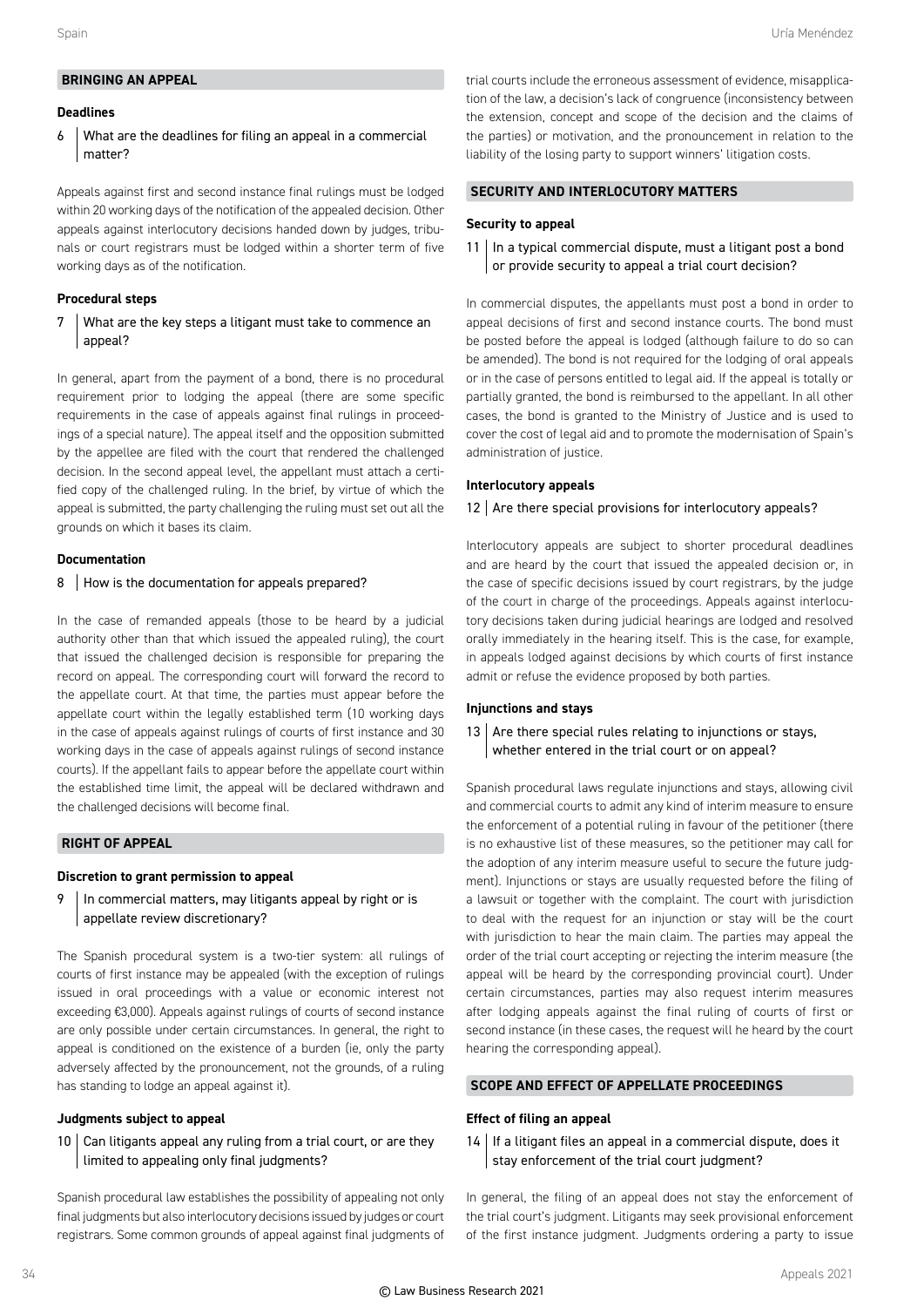a declaration of will or declaring the annulment or expiry of industrial property rights will not be subject to provisional enforcement. In the case of non-monetary orders, the obliged party may object to the provisional enforcement when it is impossible or extremely difficult to restore the situation to that existing prior to the provisional enforcement or to financially compensate the condemned party if the enforced judgment were to be reversed. In the case of monetary orders, the condemned party may not object to provisional enforcement but only to the specific enforcement actions of the distraint proceedings if those specific actions will lead to a situation that is impossible to restore or to be compensated financially. In addition, the party subject to the order must indicate an alternative enforcement measure and offer sufficient security to respond to the damage caused by the delay in the execution.

#### **Scope of appeal**

 $15$  On an appeal from a commercial dispute, may the first-level appellate court consider the facts and law anew, or is its power to review limited?

The first-level appellate court may reconsider both facts and law. It must hand down decisions in view of the actions, facts, evidence and legal grounds brought before the trial courts (appellants are not entitled to modify them).

#### **Further appeals**

 $16$  | If a party is dissatisfied with the outcome of the first-level appeal, is further appeal possible?

The judgments rendered at second instance can only be appealed in exceptional situations before the Supreme Court (or before the high court of justice of the relevant autonomous region, provided that the grounds for appeal are based on a breach of civil, regional or special law of the corresponding autonomous region). Extraordinary appeals for breach of procedure may solely be based on the following grounds:

- breach of rules on objective or functional jurisdiction and competence;
- breach of procedural rules governing the judgment;
- breach of legal rules governing procedures and safeguards of proceedings when the breach gives rise to nullity according to the law, or could have brought a lack of proper defence; or
- violation of fundamental rights in the proceedings.

Cassation appeals may solely be grounded on a breach of the substantive rules that apply to decide on matters at stake in the proceedings. They may be lodged in the following cases:

- when they are issued for the civil courts to protect fundamental rights (aside from those protected by article 24 of the Spanish Constitution);
- whenever the amount of the proceedings exceeds €600,000; or
- where the amount of the proceedings does not exceed €600,000 or the proceedings have been conducted by reason of their subject matter, provided that in both cases the decision on the appeal has reversal interest (*interés casacional*).

On the last point, a decision would have reversal interest if: (1) it contradicts the Supreme Court's case law (or a high court of justice's case law in the case of the application of civil, regional or special law of the corresponding autonomous region); (2) the case relates to a matter on which there is conflicting case law among the provincial courts; or (3) it applies laws that have been in force for less than five years and there is no case law from the Supreme Court pertaining to previous laws with the same or similar content.

#### **Duration of appellate proceedings**

17 How long do appeals typically take from application to appeal to a final decision?

The first-level appeal ranges, depending on the city and the tribunal division, between four months and one year. The second-level appeal is divided into two phases:

- the admission phase (approximately one-and-a-half years); and
- the decision phase (approximately six months).

According to the latest information published by the General Council of the Judiciary, the average duration of a first-level appeal is approximately nine months. In the case of a second-level appeal, it is approximately 20 months.

#### **SUBMISSIONS AND EVIDENCE**

#### **Submissions process**

 $18$  What is the briefing and argument process like in a typical commercial appeal?

In the first-level appeal, the appellant submits its brief within a 20-day period after the first instance judgment is notified and the appellee must file its opposition brief in 10 days. A hearing can take place if at least one of the parties requests it and the tribunal deems it necessary. In the second-level appeal, the appellant submits its brief within a 20-day period after the second instance judgment is notified. If the appeal overcomes the admission phase, the appellee must file its opposition brief in 20 days. A hearing will take place:

- if any new evidence has been admitted or if the court considers it appropriate in the case of extraordinary appeals for breach of procedure; or
- if all parties request it or if the court considers it appropriate in the case of cassation appeals.

#### **New evidence**

19  $\vert$  Are appeals limited to the evidentiary record that was before the trial court, or can new evidence be introduced on appeal?

In the first-level appeal, documents, resources and instruments related to the merits of the case may be attached to the written statement lodging the appeal when they could not be filed in the first instance under the following circumstances:

- documents dated subsequent to the first instance on the condition that it was not possible to draft or obtain them prior to the proceedings;
- documents, means or instruments prior to the first instance when the party submitting them justifies being unaware of their existence before; or
- documents that it was not possible to obtain in the first instance for reasons that are not attributable to the party.

In addition, evidence may be sought that:

- may have been unduly rejected in the first instance;
- was proposed and admitted in the first instance that could not be taken for reasons not attributable to the applicant; and
- refers to relevant facts for the decision of the case that occurred before or after the time limit to issue a judgment.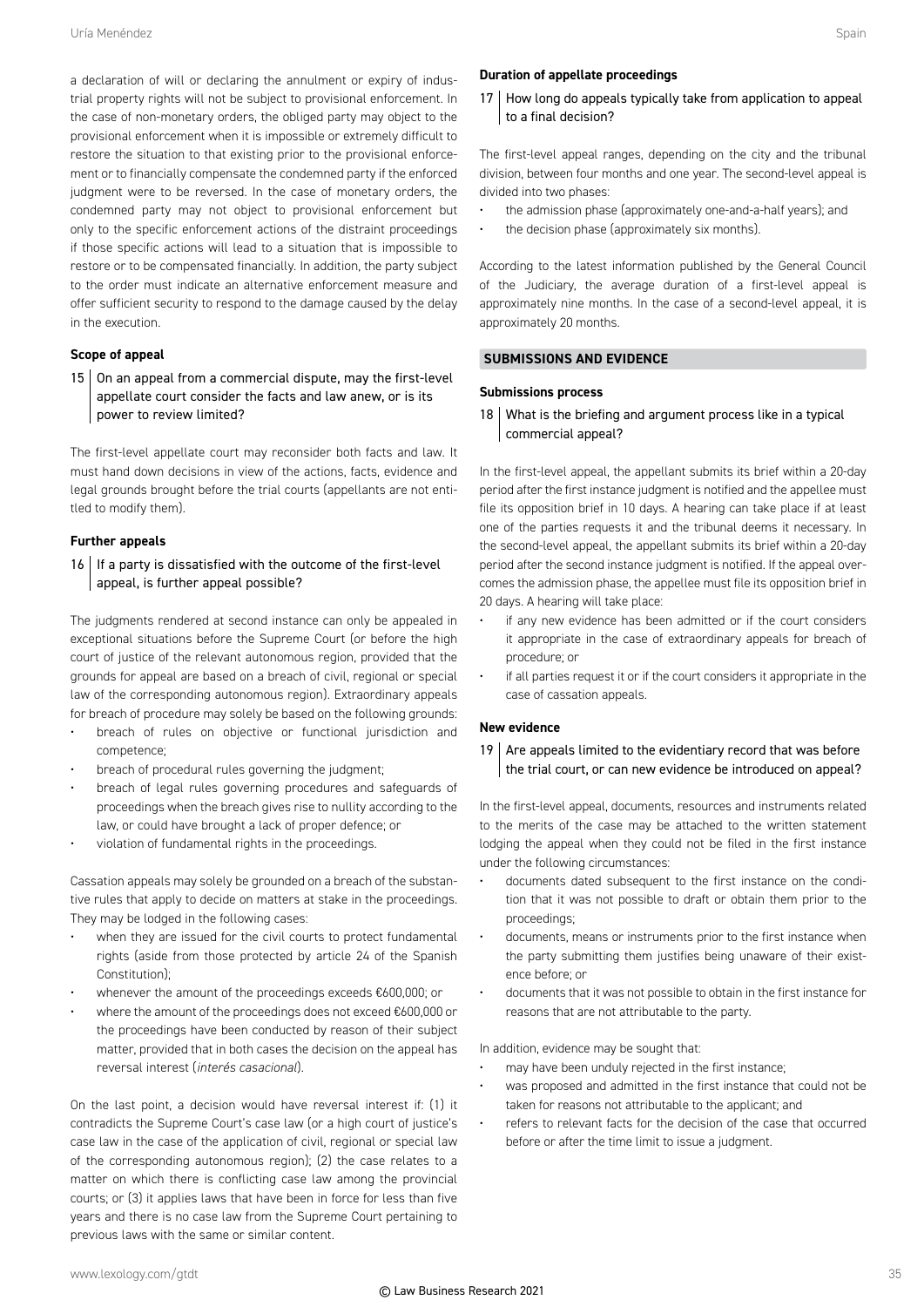#### **New evidence of wrongdoing**

 $20$  If litigants uncover new evidence of wrongdoing that they believe altered the outcome of a trial court judgment, can they introduce this evidence on appeal?

In extraordinary circumstances, litigants can submit the following as new evidence:

- documents dated subsequent to the first instance on the condition that it was not possible to draft or obtain them prior to the proceedings;
- documents, means or instruments prior to the first instance when the party submitting them justifies being unaware of their existence before; or
- documents that it was not possible to obtain in the first instance for reasons that are not attributable to the party.

In particular, litigants may submit new evidence as long as it is justified that they became aware of such evidence after the prior phases of the proceedings.

#### **New legal arguments**

#### $21$  May parties raise new legal arguments on appeal?

The matters of fact and the legal grounds raised in the first instance cannot be altered (perpetuatio actionis, mutatio libelli, pendente apellatione and nihil innovetur).

#### **COSTS, SETTLEMENT AND FUNDING**

#### **Costs**

22 What are the rules regarding attorneys' fees and costs on appeal?

The attorney and his or her client can reach any agreement they consider appropriate as to the fees and costs. When all the pleas for an appeal (both at first and second level) are dismissed, the fees and costs should be imposed on the losing party. The attorney's fees that can be claimed from the party ordered to pay are usually established according to guidelines provided by the relevant bar association. The fees at the first-level appeal are usually equivalent to 50 per cent of the reimbursable fees of the first instance, and fees at the second-level appeal depend on whether two extraordinary appeals (for breach of procedure and cassation respectively) were filed or only one of them.

#### **Settlement of first instance judgment after appeal lodged**

23 Can parties enter into a settlement agreement to vacate the trial court judgment after an appeal has been taken?

Litigants are empowered to dispose of the matter at issue in the proceedings at any phase. In particular, any party can abandon the appeal before the corresponding decision is issued.

#### **Limits on settlement after commencement of appeal**

 $24$  Are there any limits on settlement once an appeal has been taken?

There are different ways for the parties to settle the proceedings and their pleas (waiver, abandonment, acceptance of claim, end of proceedings owing to out-of-court settlement or ex post facto lack of cause). Litigants are free to agree the terms to resolve their dispute if the law does not prohibit it or establishes limitations for reasons of general interest or for the benefit of a third party.

#### **Third-party funding**

#### 25 | May third parties fund appeals?

Third-party funding is not prohibited in appeals or in other stages of the proceedings.

#### **Disclosure of litigation funding**

26 | If litigation funding is permitted in an appeal, must funding sources be disclosed to the court or other parties to the litigation?

There are no specific legal limits on the funding of appeals by third parties regarding disclosure or obligations of any other nature.

In the case of an assignment of credits, the Spanish Civil Code grants the debtor the right to discharge a transferred litigious credit (the existence or enforceability of which has been contested within a judicial proceeding) by paying the assignee the price it had paid for it, together with any cost incurred by the assignee and the interest accruing on the price as from the payment date. This right (the Anastasian right of redemption) may be exercised by the debtor within nine calendar days of the date on which the assignee claims payment of the debt. This has been increasingly asserted by debtors, particularly in cases of the assignment of credits by financial institutions. Although there is conflicting case law in relation to the scope of this right, most Spanish courts have held that the right is only applicable to the individual assignment of a credit and not to portfolio or on bloc assignments.

#### **JUDGMENTS, RELIEF AND NON-PARTIES**

#### **Decisions**

 $27$  Must appellate courts in your country write decisions explaining their rulings? Can the courts designate the precedential effect of their decisions?

The decisions issued by appellate courts must be reasoned, expressing the factual and legal arguments leading to the assessment and evaluation of the specific case. Court decisions complement the legal system with case law that the Supreme Court establishes in the process of interpreting and applying the law through.

#### **Non-parties**

#### $28$  Will the appellate courts in your country consider submissions from non-parties?

Parties with standing are those that appear and act in court as parties to the judicial relationship or the matter in dispute (except for cases in which, by law, standing is attributed to a person other than the party). While proceedings are pending, whoever accredits a direct and legitimate interest in the outcome of the case may be considered to be admitted as a claimant or defendant. The European Commission, the National Markets and Competition Commission and the competent bodies of the autonomous regions may intervene without acting as parties, on their own initiative or at the request of a judicial body, through the contribution of information or the presentation of written comments on questions concerning the application of several articles of the Treaty of the European Community and the Free Competition Law. An expert designated by the court can also act on scientific, artistic, technical or practical knowledge.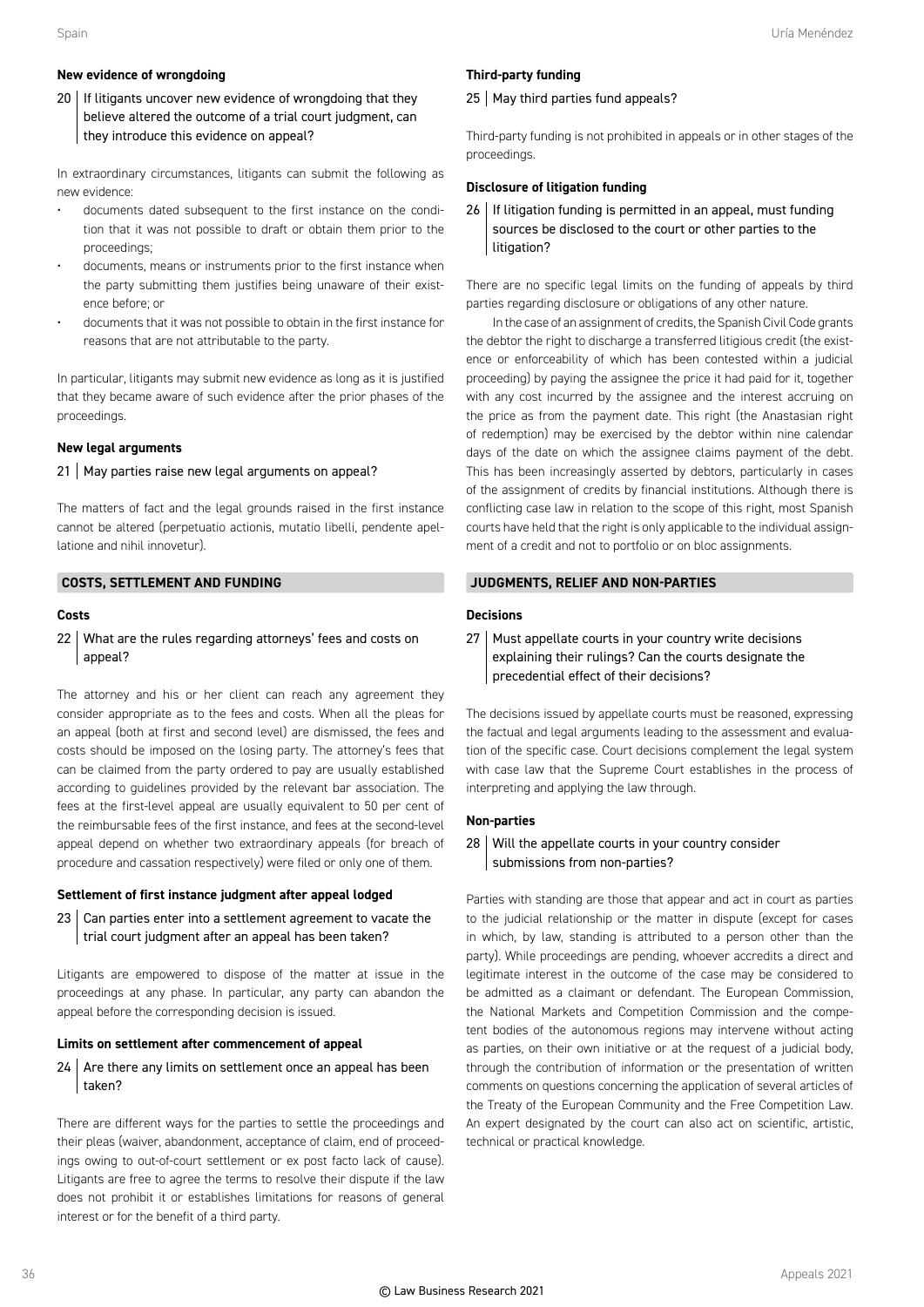#### **Relief**

#### 29 What are the ordinary forms of relief that can be rendered by an appellate court in a civil dispute?

The civil chamber of the Supreme Court renders relief on extraordinary appeals for breach of procedure, cassation appeals, appeals in the interest of law, complaint appeals (against the court orders in which the court that has issued the decision refuses the processing of an extraordinary recourse to appeal owing to breach of procedure or cassation), appeals on the review of final judgments and jurisdiction disputes between tribunals of the same jurisdictional order. The provincial courts mainly hear appeals against the first instance rulings and questions of jurisdiction that arise between courts.

#### **UPDATE AND TRENDS**

#### **Current developments**

 $30$  Are there any current developments or emerging trends that should be noted?

On 15 December 2020, the Council of Ministers approved the draft bill on procedural efficiency measures for the public justice service. This draft bill involves the resumption of the proposal for the reform of second instance appeals that was underway throughout 2018 (that reform proposal expired as a result of the legislature's dissolution in March 2019). Some of the proposed changes are outlined below.

- The reform seeks to unify the regulation of second instance appeals in a single appeal. The current extraordinary appeal for breach of procedure would cease to exist and the cassation appeal would be based on the infringement of both substantive and procedural norms, provided that the decision on the appeal has reversal interest (*interés casacional*).
- Under the reform, a decision would have reversal interest if:
	- it contradicts the Supreme Court's case law (or a high court of justice's case law in the case of the application of civil, regional or special law of the corresponding autonomous region);
	- the case relates to a matter on which there is conflicting case law among the provincial courts or a matter in relation to which there is no previous case law; or
	- when the appealed resolution has been issued in proceedings in which the litigious issue is of general interest for the uniform interpretation of the law; therefore, the amount of the proceedings and the violation of fundamental rights would no longer be criteria for access to cassation appeals.
- The reform includes procedural innovations, such as simplification of the admission phase of the appeal, the holding of a hearing only if the court deems it necessary and the preferential processing of appeals against judgments issued in the 'witness lawsuits' that are also introduced by the draft bill.

#### **Coronavirus**

31 What emergency legislation, relief programmes and other initiatives specific to your practice area has your state implemented to address the pandemic? Have any existing government programmes, laws or regulations been amended to address these concerns? What best practices are advisable for clients?

Multiple pieces of legislation have been enacted during 2020 and 2021 that aim to deal with the circumstances caused by the covid-19 pandemic, among which the following are noteworthy.

On 14 March 2020, Royal Decree 463/2020 was approved, through which the government declared a state of national alarm. It established,

Ángel Pérez Pardo de Vera angel.perezpardo@uria.com

Francisco Javier Rodríguez Ramos franciscojavier.rodriguez@uria.com

Príncipe de Vergara, 187 Plaza de Rodrigo Uría 28002 Madrid Spain Tel: +34 91 586 0400 www.uria.com

among other measures, a limitation on the freedom of movement of persons, the suspension of procedural deadlines in all areas of law (with certain detailed exceptions), the suspension of administrative deadlines and the suspension of limitation and prescription periods for the exercise of actions and rights for the duration of the state of alarm. The state of alarm was extended on multiple occasions, ultimately remaining in effect until 24 June 2020. Nevertheless, pursuant to the extension established by Royal Decree 537/2020 of 22 May 2020, the suspension of deadlines agreed in March 2020 was repealed, effective as of 4 June 2020.

Royal Decree-Law 16/2020 of 28 April 2020 regulated the resumption of procedural deadlines (which were resumed from their commencement) and adopted other procedural measures, such as the extension of the deadlines to appeal resolutions (which were doubled), making part of the month of August 2020 a working month for procedural purposes. It also regulated the holding of procedural hearings by electronic means (where possible) for the duration of the state of alarm. This last measure (along with other procedural and organisational measures) has been extended until 20 June 2021 by means of Law 3/2020 of 18 September 2020.

With regard to insolvency proceedings, various measures have been enacted with the goal of facilitating the continued economic viability of companies and professionals. In addition to the suspension of procedural deadlines set out in Royal Decree 463/2020, measures were established in Royal Decree-Law 8/2020 of 17 March 2020, Royal Decree-Law 16/2020, Law 3/2020, Royal Decree-Law 34/2020 of 17 November 2020 and Royal Decree-Law 5/2021 of 12 March 2021 to make the insolvency process more flexible, including:

- the postponement of deadlines for the declaration of insolvency;
- special deadlines for the submission of modifications of composition agreements and refinancing agreements; and
- the classification as ordinary credits (instead of subordinated) of derivatives of financing deals with individuals with a special relationship to the insolvent party or special measures of preferential processing of specific procedures and incidents.

Finally, Royal Decree-Law 8/2020, Royal Decree-Law 11/2020 of 31 March 2020 and Royal Decree-Law 15/2020 of 21 April 2020 established various urgent measures to tackle the economic and social impact of the covid-19 health crisis. They included, notably, a legal moratorium benefiting mortgagors in vulnerable situations resulting from the health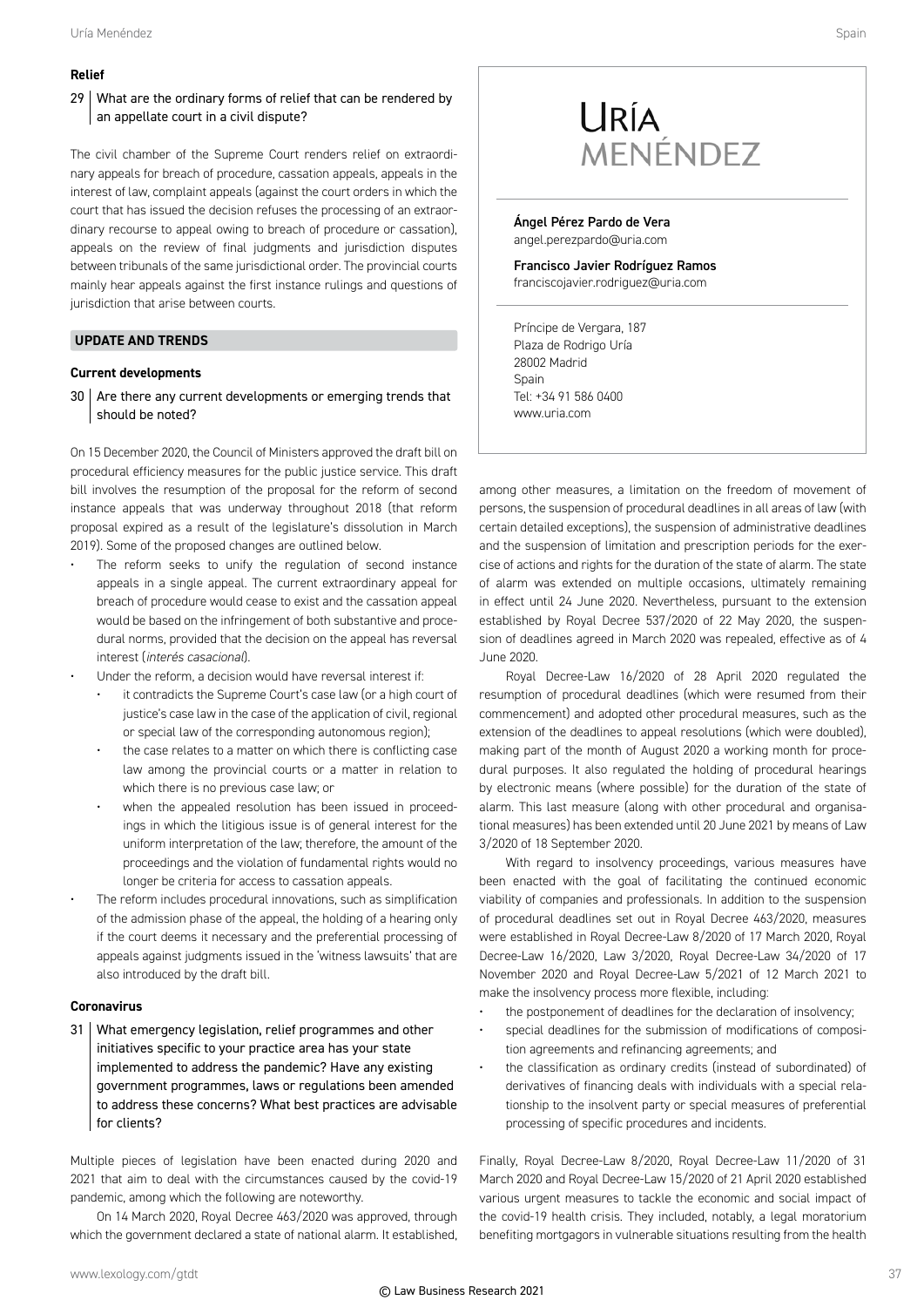crisis (subsequently extended to non-mortgage loans). Other regulations have established moratoriums on the payment of specific loans, such as Royal Decree-Law 19/2020 of 26 May 2020 (regulating conventional moratoriums agreed between debtors and financial institutions, provided they are covered by a sector framework agreement) and Royal Decree-Laws 25/2020 of 3 July 2020 and 26/2020 of 7 July 2020 (for the tourism sector and road-passenger-transport sector, respectively). These moratoriums have been extended by virtue of the recently enacted Royal Decree-Law 3/2021 of 2 February 2021.